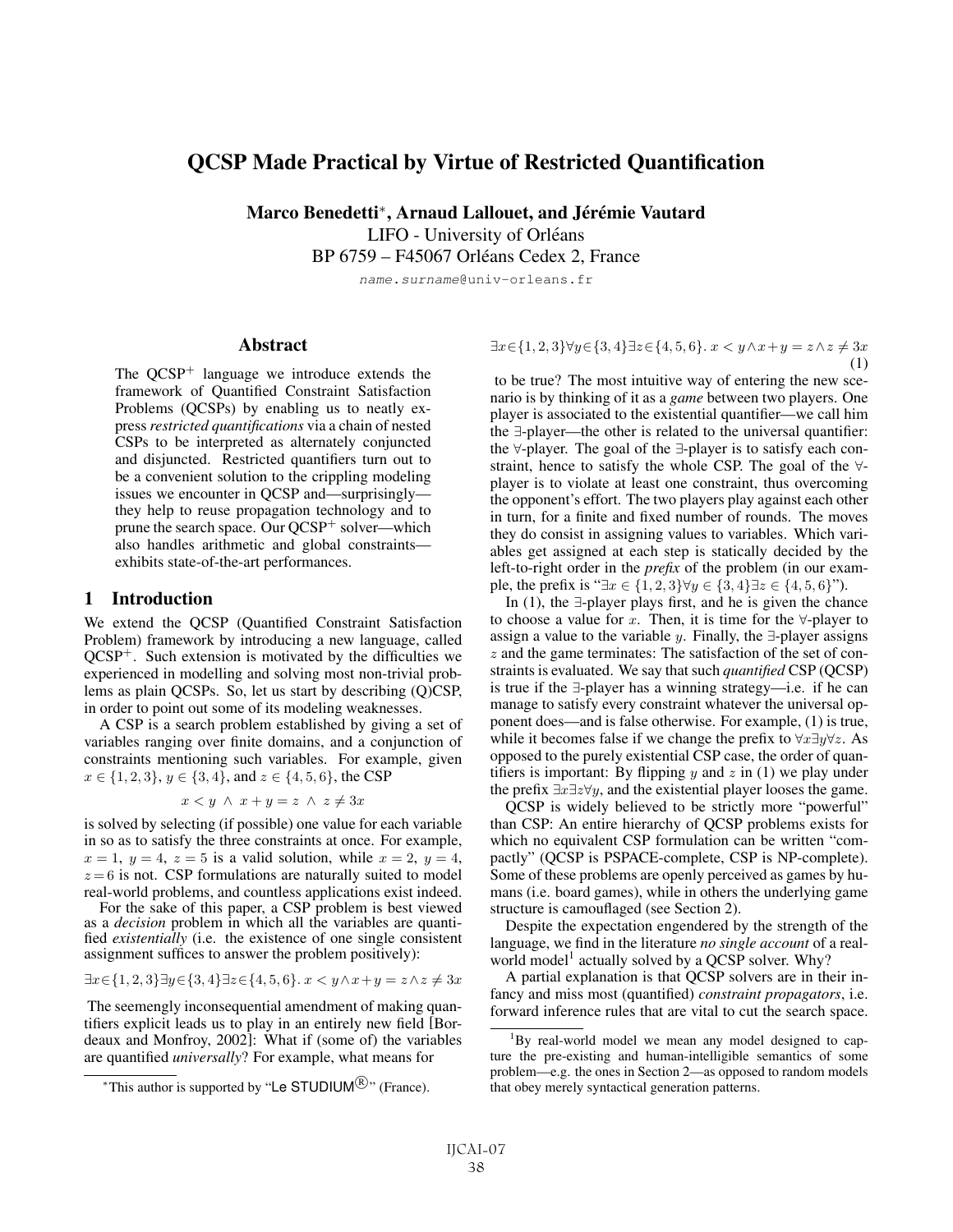This limitation discourages or prevents people from investing in the production of realistic models. However, we have recently built a full-fledged QCSP solver [Benedetti *et al.*, 2006b], which manages several constraints. Even so, models of many "natural" cases stay surprisingly difficult to devise.

To pinpoint the problem, let us take a step back to QCSP as a game between ∃ and ∀, and let us observe that with games almost invariably come *rules*: Some choices could be precluded as a function of previous choices by the same player or by the opponent. An elementary example is the prohibition in most board games to play in a cell already occupied by someone. In the QCSP game, this means that players cannot in general assign variables in arbitrary ways. The set of *legal choices* is dynamically restricted over a game life-span in relation to the moves already occurred, so to comply with an underlying *game discipline*. The observance of such discipline is precisely what plain QCSPs find difficult to enforce.

No support for dynamic ranges of variables is provided by the prefix: In (1) z ranges over  $\{4, 5, 6\}$  whichever the values chosen for  $x$  and  $y$ . So, we have to embed the game discipline in the constraints. It is a matter of stating that if a player chooses a forbidden value (or combination of values) he looses immediately. Such threat is promptly posed to the ∃-player: We consider the membership of the move to the set of legal moves as just an additional constraint. If the ∃-player cheats, he makes such constraint false, he looses the game.

No similar expedient can be used against the ∀-player: The game is a loss for him when all the constraints are satisfied, a thing which simply cannot be imposed by just *conjunctdiscipline* problem we should slightly modify the whole formalization. This reformulation-based approach has been presented in [Ansótegui et al., 2005] for the case of two-players QBF games but, for the reasons discussed in Section 4, it comes out to be an unsatisfactory remedy to our problem. So, let us introduce a different solution, based on handling the game rules explicitly. As we shall see shortly, QCSP is not enough to plainly state the new formalization as it lacks support for *disjunctions* between constraint sets. Consider the following problem (in which rules are provisionally absent)

$$
\forall X_1 \exists Y_1 \forall X_2 \exists Y_2 \dots C(X_1, X_2, Y_1, Y_2) \tag{2}
$$

Let uppercase letters denote *sets* of variables rather than a single variable (domains are not shown). Suppose the legal opening moves for ∀-player are characterized by a set of constraints (a CSP)  $L_1^{\forall}(X_1)$ , i.e. an assignment to the variables in  $X_1$  is a legal opening move iff it is a solution to  $L_1^{\forall}$  in the classical CSP sense. Next, ∃-player's reply at second step is constrained by some CSP  $L_1^{\exists}(X_1, Y_1)$ : Once the choices over  $X_1$  from  $\forall$ -player's side are known, an assigment over  $Y_1$  is to be considered only if it solves  $L_1^{\exists}$ . Likewise, rules  $L_2^{\forall}(X_1, Y_1, X_2)$  and  $L_2^{\exists}(X_1, Y_1, X_2, Y_2)$  are provided. To capture this scenario, we introduce *restricted quantifiers*  $qX[\overline{L}]$ , with  $q \in {\exists, \forall}$ : They quantify over X yet only span over those assignments to  $X$  which comply with the CSP-based *rule* L. With this compact notation, our example is written:

$$
\forall X_1[L_1^{\forall}(X_1)]. \ \exists Y_1[L_1^{\exists}(X_1, Y_1)]. \ \forall X_2[L_2^{\forall}(X_1, Y_1, X_2)].
$$
  

$$
\exists Y_2[L_2^{\exists}(X_1, Y_1, X_2, Y_2)]. \ C(X_1, X_2, Y_1, Y_2)
$$

which reads "*for all the assignments to*  $X_1$  *such that*  $L_1^{\nabla}$  *holds, exists an assignment to*  $Y_2$  *such that*  $L_1^{\nabla}$  *holds and for* 

*all...*". We can reshape the above formula as a prenex QCSP as we realize that the "such that" connective stays for a conjunction when ∃-player is involved, and for an implication when ∀-player is concerned. So, we actually ask whether

$$
\forall X_1(L_1^{\forall} \to \exists Y_1(L_1^{\exists} \land \forall X_2(L_2^{\forall} \to \exists Y_2(L_2^{\exists} \land C)))) \tag{3}
$$

or, in an equivalent prenex form with explicit disjunction, if

$$
\forall X_1 \exists Y_1 \forall X_2 \exists Y_2. (\overline{L_1^{\vee}} \vee (L_1^{\exists} \wedge (\overline{L_2^{\vee}} \vee (L_2^{\exists} \wedge C)))) \qquad (4)
$$

Statement (4) shows that the most natural way to express restricted quantifiers would be to extend the language to handle disjunctions. But, a shift to general non-conjunctive CSPs would hamper the critical opportunity to inherit the huge amount of propagators already implemented for the purely conjunctive case. We would fall back into the inability to exercise CSP tools on real problems, by having a nice formalism with just a proof-of-concept or no implementation at all.

Our solution is to design a *limited* disjunctive extension of the QCSP formalism, which is (i) enough to express all the disjunctions originating from the use of restricted (universal) quantifications, but is (ii) still capable of inheriting and exercising the reasoning core of standard (Q)CSP solvers.

> From a FOL perspective, the syntactic shape of the problems we introduce—the  $QCSP<sup>+</sup>$  problems, generalizing Example (3-4)—is a chain of nested alternated quantifications with restrictions (depicted aside). This language is cognitively adequate to represent game-withrules scenarios (*modeler's viewpoint*, Section 2), and at the same time is amenable to be decided by reusing existing technology (*solver's viewpoint*, Section 3). Indeed, each restriction rule is a standard CSP, inside which the usual propagation procedures can be capitalized. What is to be designed is (i) an external search-guiding mechanism that evaluates the truth value of the alternated chain of CSPs as a function of the truth value of the leaves, and (ii) an inter-leaf propagation scheme that reconciles the separate CSPs and makes them share information in a sound way. As a final note, let us observe that the "game-with-rules" scenario we target is definitely not a marginal

*L*∃ *n*  $C(X_1, Y_1, \ldots, X_n, Y_n)$ 

∃*Y*<sup>1</sup>

∧<br>.

∀*X*<sup>2</sup>

→

∃*Xn*

∧

∀*X*<sup>1</sup>

→

*L*∀ 1

> *L*∃ 1

> > *L*∀ 2

modeling case. On the contrary, the usage of restricted quantifiers is so natural (see Section 2) that one ends up wondering which non-trivial problems can be modeled as plain QCSPs! The relation between our approach and recent contributions in the close field of QBF decision procedures is discussed in Section 4. The implementation of a full-fledged solver and experiments on quantified models are presented in Section 5. In Section 6 we summarize our contributions and present directions for future work.

### 2 Motivating Examples

The concepts involved in the modeling of the following common problems are naturally captured as a conjunction of constraints. However, the questions we ask require universal quantifiers and disjunctions in exactly the  $QCSP<sup>+</sup>$  style.

**Problem 1** *Suppose some (partial) ordering*  $\leq$  *is established to rank the solutions of a given CSP* P*. While a CSP is not*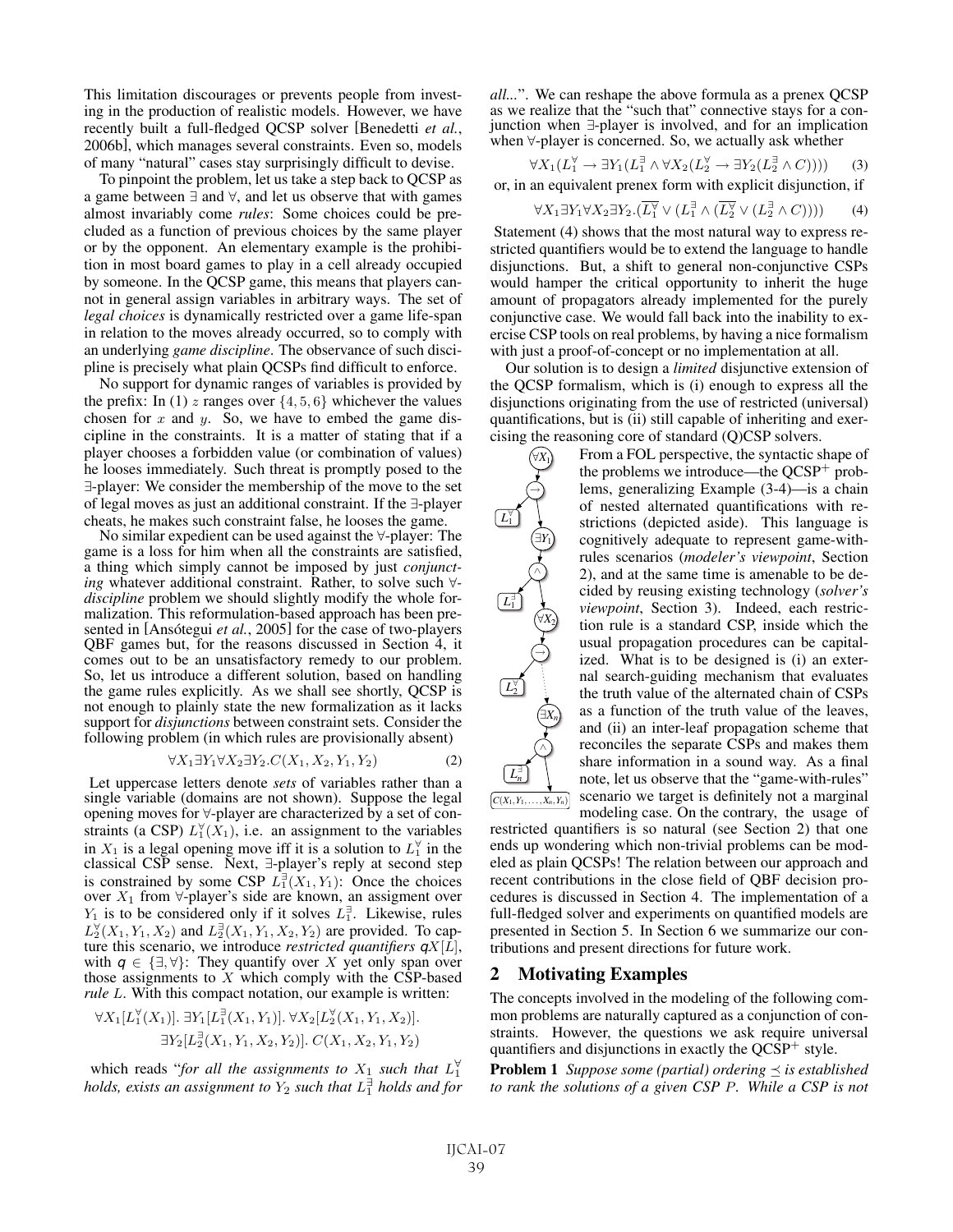*enough to compactly characterize the* best*solutions of* P *w.r.t.*  $\leq$ ,  $QCSP^+$  gives to the problem an elegant one-move game *formulation:*  $\exists X[P(X)]$ .  $\forall Y[P(Y)]$ .  $Y \preceq X$ .

In the following example [Cadoli *et al.*, 1997], solutions to the CSP represent sets, and the  $\subseteq$  relation creates preferences.

Example 1 (Strategic Companies) *We are given a collection* C of companies, a set G of goods, and a relation  $Prod ⊆$ C×G *to specify which goods each company produces. Companies have reciprocal financial participations, and a subset* C ⊆C *that owns more than* 50% *of some* c∈C *is said to be a* controlling *set for* c*. A company may have many controlling sets. They all are represented by a relation*  $Contr \subseteq 2^C \times C$ *. A set of companies* S ⊆C *is "*production-preserving*"—written*  $PP(S)$ —if it (i) covers all the goods in G, i.e. by cumulat*ing the goods g such that*  $\langle c, g \rangle \in \text{Prod}$  *and*  $c \in S$  *we obtain* G*; and* (ii) *is closed under the controlling relation, i.e., for each*  $\langle C', c \rangle$  ∈ *Contr, if*  $C' \subseteq S$  *then*  $c \in S$ *. A* strategic set *is any* subset-minimal *production-preserving set (i.e. the PP property is lost in each proper subset of a strategic set). A company* x∈C *is* not strategic *(intuition: it can be sold with no impact on either the overall portfolio of goods or the controlled companies) if it belongs to no strategic set, i.e. if*

$$
\forall S[S \subseteq C \land \mathsf{PP}(S) \land x \in S]. \exists S'[PP(S') \land x \notin S']. S' \subset S
$$

The *Prod* and *Contr* relations as defined above can be easily expressed in propositional logic. We adopted such restricted version to enable a direct comparison with boolean reasoners (Section 5). More realistic models—mentioning explicit *amounts* of goods, *capacity* of production and *percentage* of participations—still fit nicely in the CSP vocabulary, but they lay outside the natural reach of propositional logic.

Problem 2 (Game strategy) Let a set of variables  $X_i$  de*scribe the state at step* i *of a system evolving after the alternate moves of two opponents*  $p_{\forall}$  *and*  $p_{\exists}$ *, selected out of a finite set of possibilities. A* game *is defined by a 4-tuple PA*, *SSA*, *G*, *I of CSPs: A move* M *in a state* X *is only possible when the* precondition axiom *PA*(X,M) *is satisfied and leads to a new state* X' *defined by the* successor state axiom SSA(X, X', M). Initial and winning conditions are recog*nized by*  $I(X)$  *and*  $G(P, X)$  *respectively (with*  $P \in \{p_{\forall}, p_{\exists}\}\$ . *Let*  $\overline{\forall}$  *denote*  $\exists$  *and vice-versa. The first player*  $p_{\exists}$  *wins the game in at most k rounds if*  $\exists X_0[I(X_0)]$ *. WS*( $\exists$ , 1)*, where* 

$$
\mathsf{WS}(q, i) := qX_i, M_i[ \; \mathsf{PA}(X_{i-1}, M_i) \wedge \overline{G}(p_{\overline{q}}, X_{i-1}) \wedge \\ \mathsf{SSA}(X_{i-1}, X_i, M_i)]. \mathsf{WS}(\overline{q}, i+1)
$$

*for*  $i < 2k$ *, and*  $WS(q, i) := G(p_{\overline{q}}, X_{i-1})$  *for*  $i = 2k$ *.* The next example shows  $QCSP<sup>+</sup>$  escaping the intricacies of game formalization we find in e.g. [Gent and Rowley, 2003].

**Example 2 (Connect n×m−k)** Let  $B = (b_{ij}) \in \{0, p_{\forall}, p_{\exists}\}^{n \times m}$ *be a matrix of variables representing the board state in a generalized Connect-4 game (played on a* n×m *board in the attempt to align* k *signs). The existence of a winning strategy for the first player is modeled by posing*  $PA(B, x) := b_{nx} \neq 0$ *, where* x∈[1..m] *is the column of the current move, and using*

$$
\wedge_{i\in[1..n]}\sum_{j\in[1..m]}(b_{ij}\neq b'_{ij})\leftrightarrow (j=x\wedge b_{ij}=0\wedge b'_{ij}=P\wedge b_{i-1,j}\neq 0)
$$

as  $SSA(B, B', x)$ , where  $P \in \{p_{\forall}, p_{\exists}\}\$ is the current player. *The initial condition*  $I(B)$  *is*  $\wedge_{ij} b_{ij} = 0$ *. The*  $\overline{G}$  *CSP is a conjunction of* allDifferent *constraints excluding each alignment.* Problem 3 (Conformant Scheduling) *Consider* n *tasks of duration*  $\delta_1 \ldots \delta_n$  *requiring an amount of resource*  $r_1 \ldots r_n$ *, and subject to the ordering constraints*  $O \subseteq [1..n] \times [1..n]$ *, where*  $\langle i, j \rangle \in O$  *means that task i must end before task j starts. We want to schedule the tasks so that (i) we finish by time* T*, (ii) we comply with* O*, and (iii) the instantaneous resource consumption never exceeds a fixed capacity* R*. A global constraint cumulative*( $R, t_1, \delta_1, r_1, \ldots, t_n, \delta_n, r_n$ ) *is provided by most CSP solvers to check the latter condition. We have a degree of uncertainty about the actual resources required by each task. An hostile environment can impact on them, subject to certain constraints*  $EM(r_1,...,r_n)$ *. Is it possible to devise an adversary-safe schedule?*

 $\exists t_1,\ldots,t_n[\wedge_{\langle i,j\rangle\in O}t_i+\delta_i\leq t_j].\ \forall r_1,\ldots,r_n[\textsf{EM}(r_1,\ldots,r_n)].$ *cumulative* $(R, t_1, \delta_1, r_1, \ldots, t_n, \delta_n, r_n) \wedge max(t_i+\delta_i) \leq T$ 

Example 3 *Consider three tasks to be completed within time*  $T = 4$  *and without surpassing a capacity*  $R = 5$ *, with*  $\delta_1 = 1$ ,  $\delta_2 = 2$ ,  $\delta_3 = 3$ ,  $r_1 = 3$ ,  $r_2 = 2$ , and  $r_3 = 1$ . Task 1 has *to finish before Task 2 starts. We seek an attack-safe schedule,*



*under the assumption that the environment can add one unit of cost to up to two tasks. The picture aside shows that the optimal schedule (A) is subject to critical*

*attacks, the linear schedule (B) exceeds* T*, while the solution (C) to the our QCSP*<sup>+</sup> *instance meets all the requirements.*

### 3 Formalizing and Deciding  $QCSP<sup>+</sup>$

Let V be a set of variables and  $D = (D_v)_{v \in V}$  the family of their domains (hereafter we tacitly assume an underlying global version of V and D). For  $W \subseteq V$ , we denote by  $D^{\overline{W}}$ the set  $\Pi_{v \in W} D_v$  of tuples on W. The projection of a tuple t (or a set of tuples T) on a variable v (or a set of variables  $W$ ) is denoted by  $t|_v$  (or  $T|_W$ ). A *constraint* is a couple  $c=(W, T)$ with  $W \subseteq V$  and  $T \subseteq D^W$  (W and T are noted  $var(c)$  and  $sol(c)$ ). A *CSP* is a set of constraints. For a CSP  $C$ , we note by  $var(C) = \bigcup_{c \in C} var(c)$  its variables and by  $sol(C) = \mathbb{R}_{c \in C}$ sol(c) its solutions, where—for any  $W, U \subseteq V, A \subseteq D^W$ , and  $B \subseteq D^U$ —it is  $A \Join B = \{t \in D^{W \cup U} \mid t|_W \in A \land t|_U \in B\}$ . We name *range* over  $W \subseteq V$  any function R with domain W that associates to each  $v \in W$  a subset  $R(v) \subseteq D_v$ .

**Definition 1 (Restricted quantifier)** *A* restricted quantifier *is a 4-tuple*  $\mathcal{Q} = (q, W, R, C)$  *where*  $q \in \{\exists, \forall\}$ *, W is a set of variables,* R *is a range over* W*, and* C *is a CSP.*

**Definition 2 (QCSP**<sup>+</sup>) *A QCSP*<sup>+</sup> *with free variables F is a couple* (QS, G)*, where the* quantification structure QS *is a finite (possibly empty) sequence*  $[Q_1, \ldots, Q_n]$  *of restricted quantifiers*  $\mathcal{Q}_i = (q_i, V_i, R_i, C_i)$  *for which it holds that* 

- $\forall i, j \in [1..n], V_i \cap F = \emptyset$  *and*  $i \neq j \Rightarrow V_i \cap V_j = \emptyset$
- $var(C_i) \subseteq W_i \cup F$  with  $W_i = \bigcup_{j \leq i} V_j$

*and G is a CSP, called* goal, *with*  $var(G) \subseteq W_n \cup F$ *. If*  $F = \emptyset$ *the QCSP*<sup>+</sup> *problem is said to be* closed*.*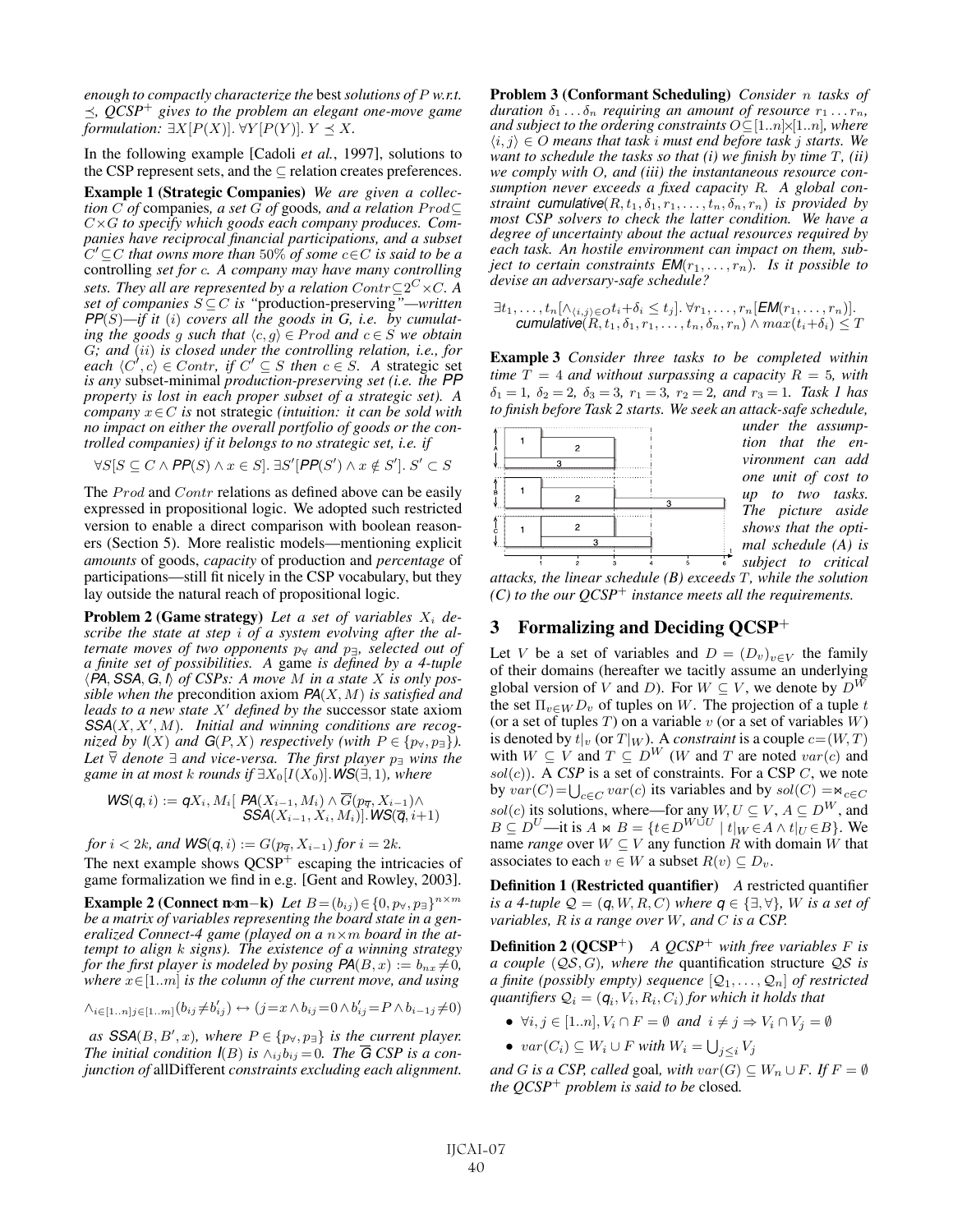Consistently with the examples already presented, we compactly denote such QCSP<sup>+</sup> by writing:

$$
q_1V_1 \in R_1 [C_1]. \ldots . q_nV_n \in R_n [C_n].G
$$

Only two closed  $QCSP<sup>+</sup>$  with an empty quantification structure exists:  $([ \, ] , \top )$  and  $([ \, ] , \bot )$ , where  $\top$  denotes the empty CSP, and  $\perp$  stands for any CSP which contains an empty constraint. Given a  $QCSP^+$  problem  $P =$  $([({\bf q}_1, V_1, R_1, C_1), \ldots, ({\bf q}_n, V_n, R_n, C_n)], G)$  with free variables F, the result of assigning the value  $a \in D<sub>v</sub>$  to a variable  $v \in F$ , written  $P[v = a]$ , is defined as  $P = \left(\left[\left(q_1, V_1, R_1, C_1\right]v = \right]\right)$  $a|), \ldots, (q_n, V_n, R_n, C_n[v = a]), G[v = a]),$  where the assignment to a CSP is in turn obtained by collecting the result of the assignments to each constraint: Given a constraint  $c = (W, T)$ , it is  $c[v = a] = c$  if  $v \notin W$ . Otherwise, it is  $c' = c[v = a] = (W', T')$  where  $W' = W \setminus \{v\}$  and  $T' = \{t' \in$  $D^{W'} | \exists t \in D^{W}, t |_{W'} = t' \wedge t |_{v} = a$ . This notion extends naturally to tuple-assignments  $[W = t]$ , with  $W \subseteq V$ ,  $t \in D^W$ . For any  $W \subset V$ ,  $t \in D^W$ , and any range R over W, let us write  $t \in_W R$  to mean  $\forall v \in W$   $t|_v \in R(v)$ .

Definition 3 (Evaluation of a QCSP<sup>+</sup>) *Any closed QCSP*<sup>+</sup> (QS, G) *evaluates to a value in* {*true,false*} *as follows.*

**base case.**  $eval((\lceil \cdot \rceil, \top)) = true$  *and*  $eval((\lceil \cdot \rceil, \bot)) = false$ *.* 

**inductive case.** Let it be  $QS = [(q, W, R, C) | QS']$ . It is *eval*(( $QS$ , *G*)) = *true iff:* (*i*)  $q = \forall$  *and for all*  $t \in {}_W R$  $such that t \in sol(C), it is  $eval((\mathcal{Q}S',G)[W=t]) = true, or$$ *(ii)*  $q=∃$  *and there exists*  $t∈_W R$  *such that*  $t∈sol(C)$  *and*  $eval((\mathcal{Q}S',G)[W=t]) = true.$ 

The decision procedure we implement closely mimics the definition of eval, and is based on a classical depth-first recursive search of the and/or tree associated to a quantification structure. As in CSP solvers, a form of forward-inference (called *propagation*) is of key importance to prune the search space, and is exercised in each search node. What is peculiar to  $QCSP<sup>+</sup>$  is exactly the way this propagation operates, and the way it builds on top of standard CSP propagation.

We model a CSP propagation scheme as parametric function prop<sub>p</sub> $(\cdot)$ —where the parameter P is a CSP—whose domain and co-domain are the families of ranges over  $var(P)$ . The result  $R' = \text{prop}_P(R)$  of a propagation over R is meant to *contract* the range of each variable (hence to reduce the branching factor of the search) while preserving the solutions of P. This means that for any variable  $v \in var(P)$ it is  $R'(v) \subseteq R(v)$ , but at the same time for each solution  $t \in sol(P)$ , if  $t|_v \in R(v)$  then  $t|_v \in R'(v)$ . Propagation is computed by a chaotic iteration as the greatest common fixpoint of the domain-reduction operators associated to each constraint  $c \in P$ , where the operator for c prunes values that fail a *local consistency check* against c [Apt, 1999].

If  $R_1$  is a range over  $W_1$  and  $R_2$  is a range over  $W_2$  ( $W_1 \cap$  $W_2 = \emptyset$ , we define  $R = R_1 \sqcup R_2$  as  $R(v) = R_1(v)$  if  $v \in W_1$ and  $R(v) = R_2(v)$  if  $v \in W_2$ . We note projections of ranges onto sub-domains by |, so e.g.  $R|_{W_1} = R_1$  and  $R|_{W_2} = R_2$ .

The analogous of propagation in  $OCSP<sup>+</sup>$  is as follows.

Definition 4 (Cascade Propagation) *Given a propagation scheme prop*, a  $QCSP^+$  *problem P*, and a range  $R^F$  for the *free variables*  $F$  *of*  $P$ *, the QCSP<sup>+</sup> problem cascade*( $P$ ) *obtained by* cascade propagation *from* P *is defined as follows.*

- **base case.** *It is cascade*(( $[|, G$ )) = ( $[|, \perp$ ) *if, for any*  $v \in F$ , *we have*  $R'(v) = \emptyset$ *, where*  $R' = \text{prop}_G(R^F)$ *. Otherwise,*  $\textit{cascade}(([], G)) = ([], G)$ .
- **inductive case.** Let it be  $P = ([(q, W, R, C)|\mathcal{QS}], G)$  and  $R' = \text{prop}_C(R^F \sqcup R)$ *. If for any*  $v \in F \cup W$  *it is*  $R'(v) = \emptyset$ , then **cascade**(P) = ([], T) if  $q = \forall$ , and *cascade*(P)=([], ⊥) *if q*=∃*. Otherwise (no empty range in* R', *it is cascade*( $P$ ) = ([ $(q, W, R'|_W, C)$ ] $\mathcal{QS}'$ ],  $G'$ )  $where (QS', G') = cascade((QS, G))$  *is computed using the new range*  $R'$  *for the free variables*  $F \cup W$  *of* ( $\mathcal{QS}, G$ ).

The intuition is that propagation at the level of each restricted quantifier  $(q, W, R, C)$  is the "authoritative" source of information about the new ranges of W. Conversely, for variables in  $var(C)\$  a private temporary version of the ranges is employed where all the prunings realized by dominating scopes are cumulated. Such collective result flows through the chain of authoritative propagations to boost them, then vanishes.

The alternated structure of QCSP<sup>+</sup> endows cascade propagation with an intrinsic advantage over the usual quantified arc-consistency of QCSP: It turns the global consistency check for values in universal domains into a *local* property, decidable at the level of single constraints in the CSP rule of restricted quantifiers. This way, we expunge values from both universal and existential domains, symmetrically, by just (re)using quantification-unaware CSP propagators.

We call *validity preserving* any mapping op :  $QCSP^+ \rightarrow$  $QCSP^+$  such that  $\forall P \in QCSP^+$ , eval $(P) = \text{eval}(\text{op}(P)),$ and we say that op is a *contractor* if  $\forall P = (QS, G) \in$  $QCSP^+$ ,  $P' = (QS', G') = op(P)$  it is (i)  $|QS'| \leq |QS|$ , (ii)  $var(P') \subseteq var(P)$ , and (iii) for every  $(q, W, R, C) \in \mathcal{QS}$ ,  $(q', W', R', C') \in \mathcal{QS}'$ , if  $v \in W \cap W'$  then  $R'(v) \subseteq R(v)$ .

Theorem 1 *Cascade propagation is a validity-preserving contractor for QCSP*<sup>+</sup> *problems.*

The above property guarantees soundness and termination of the decision procedure, which performs cascade propagation at each search node. For details see [Benedetti *et al.*, 2006a].

### 4 Discussion and Related Works

Concerns about the unsuitability of QCSP to model real cases have not been raised so far<sup>2</sup>: Current random models do not clash with the issues addressed in this paper.  $QCSP<sup>+</sup>$  has been designed in fact to provide crucial benefits in the upcoming development of more realistic models.

The existence of a "∀-discipline" issue in quantified conjunctive languages has been recently identified by the QBF community [Ansótegui et al., 2005]. A static version of the same question has been discussed for the case of QBF encodings of multi-valued QCSP variables whose boolean mapping needs to avoid "illegal" combinations [Gent *et al.*, 2004].

This problem impacts on QCSP remarkably more than on QBF: The latter does not bother at all with the *modeler's viewpoint*, as it is not required for a human to write or understand a QBF specification. Such QBF is obtained through a computer-assisted *compilation* which starts from

<sup>&</sup>lt;sup>2</sup>Such weakness is being quickly realized, as witnessed by the independent proposal of a framework focusing on simplifying the QCSP modeling of two-player games [Bessiere and Verger, 2006].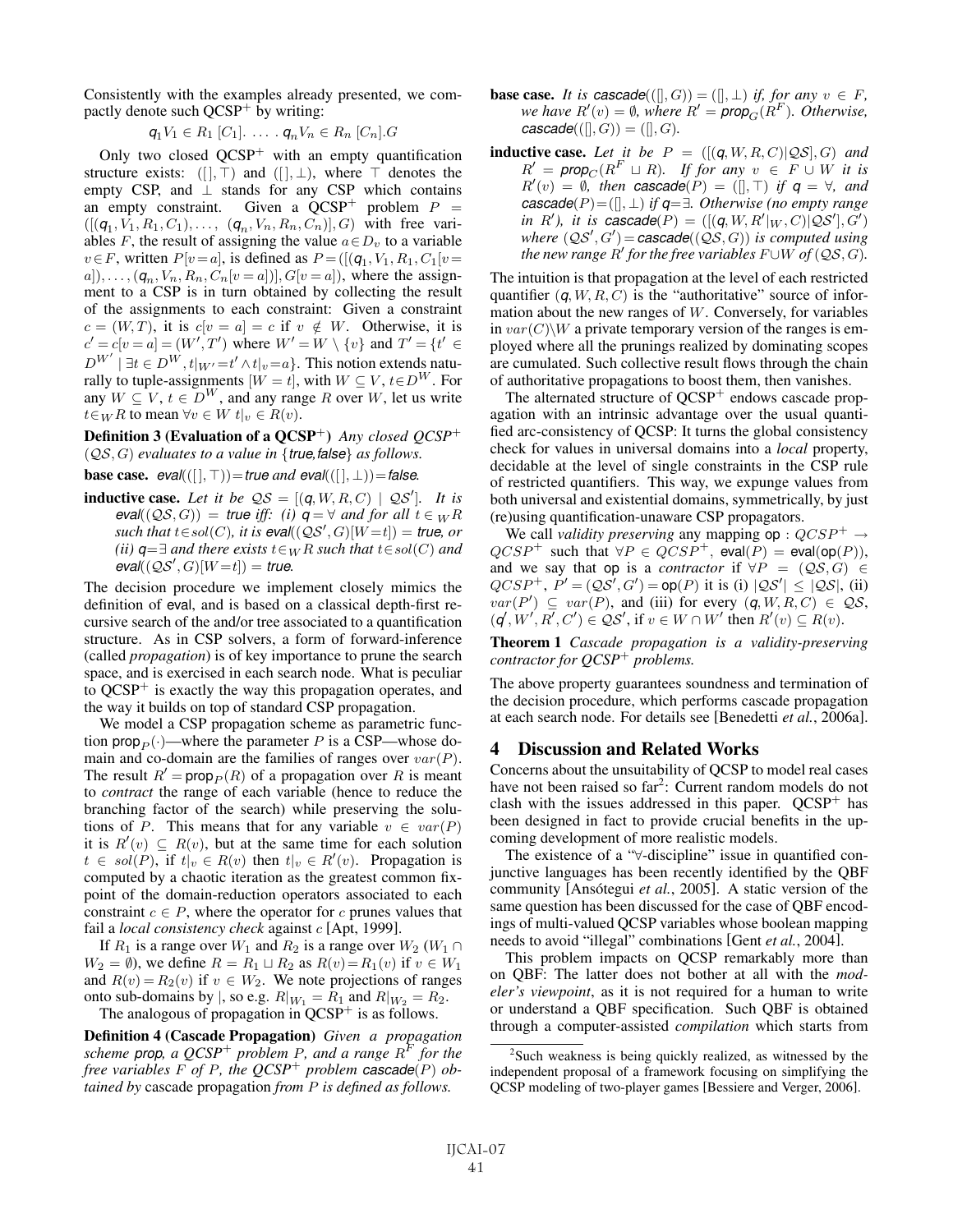some higher-level language and terminates in a process called *CNF-ization*. This consists in casting the meaning of any structured formula into a CNF by conjuncting the clausebased local meaning of each sub-formula through the help of auxiliary variables [Plaisted and Greenbaum, 1986]. A natural workaround to the discipline problem comes out of this mechanism: We reduce to a conjunctive matrix the *entire meaning* of e.g., (4). This trick has since ever been adopted often tacitly—in QBF models, and is the reason why a library of real-world instances exists [Giunchiglia *et al.*, 2001].

A more structured QBF encoding technique—applied to two-player games—has been proposed in [Ansótegui *et al.*, 2005], where *indicator variables* are introduced to connect in a suited QBF the SAT-PLAN propositional encoding of preconditions, effects, etc [Kautz and Selman, 1992]. However, this approach is shown to lead search-based solvers to explore artificially enlarged search spaces, an effect which can be mitigated either by employing encodings tuned to trigger a synergy between top-down search and boolean inference mechanisms, or by feeding the solver with information on the special role of indicator variables. More recently, DNF representations for boolean constraints have been adopted to reduce the search space [Sabharwal *et al.*, 2006; Zhang, 2006].

These approaches involve intricate details, or do not introduce explicitly a language/semantics. They demand searchbased solvers, or exploit boolean-only concepts (e.g. DNF), or focus on (human-level) games rather than on the general issue of modeling concepts through quantified constraints.

Conversely, restricted quantification is a fairly general and neat solution, inspired by analogous forms of quantification found in other modeling languages under the name of *qualified* (Description Logic), or *bounded* (Logic Programming), or *restricted* quantification (Logic and Semantics Theory).

Restricted quantifiers—which allow us to reuse propagation technology and are not exclusively designed for searchbased reasoners—can be fully "back ported" to the realm of QBF, where they yield the QBF<sup>+</sup> language, defined as *the restriction of QCSP*<sup>+</sup> *to boolean variables and clausal constraints*. QBF<sup>+</sup> will be studied in a forthcoming paper, but a first application is presented in the next section.

The QBF-inspired techniques mentioned above can be interpreted as workarounds to bypass restricted quantifiers in QBF. While first evidences suggest (cfr. next section) that restricted quantifiers may be equally rewarding in QBF, their introduction in QCSP is supported by compelling arguments, as major obstacles prevent us from adapting other solutions: First, the modeler should be made responsible for capturing the semantics of the alternating structure in (4). This threatens one of the fundamental assumptions of (Q)CSP: Models have to be human-writable and readable. Second, QCSP constraints cannot undergo arbitrary syntactic manipulations as clauses do. To illustrate the problem, let us consider the QCSP<sup>+</sup> formula  $\exists X[C_1(X)]\forall Y[C_2(X, Y)].C_3(X, Y).$  One way to attain a QCSP version of this formula would be to define a (single) constraint over  $X \cup Y$  whose meaning is  $C_1(X) \wedge (\overline{C_2(X,Y)} \vee C_3(X,Y))$ , to be processed by a quantified extension of the GAC-scheme [Nightingale, 2005]. Though heavily demanding (in space or time, depending on the technique employed), this is still feasible for small, ex-



Figure 1: Running time comparison over the "Strategic Company" family (Example 1, Section 2). The  $x$  axis gives the number of companies in the set. We compare QeCode with state-of-the-art QBF solvers, and the OBF formulation with the  $OBF<sup>+</sup>$  one.

plicitly defined table constraints. Yet no viable solution exists if the  $C_{1-3}$  are (as they usually happen to be) sets of possibly arithmetic/global constraints. Another option is to use the *reified version* of each constraint [Bordeaux, 2005]. The reified version of  $C(X)$  is an always consistent constraint  $C'(X, y)$ , where  $y \in \{0, 1\}$ , which is satisfied as  $C'(X, 1)$  if  $C(X)$  is consistent, and as  $C'(X, 0)$  otherwise. So, we can write  $\exists X. \forall Y. \exists a, b. C_1(X) \wedge C'_2(X, Y, a) \wedge C'_3(X, Y, b) \wedge (\neg a \vee b)$ (a generalized version of such rewrite shows that  $OCSP<sup>+</sup>$  is still in PSPACE). Inescapable complications arise in practice, as (i) no reified version is provided by the CSP environment for many constraints, and (ii) the shift to the reified version may be considerably detrimental from the *solver's viewpoint*, since reified constraints cannot prune values from domains so long as they don't know the value of their last parameter.

## 5 Implementation, Models, and Experiments

We implemented our decision procedure for  $QCSP<sup>+</sup>$  in a system built around the CSP solver *GeCode* [Schulte and Tack, 2005]. Our solver—called QeCode—accepts a wide set of constraints in the input language<sup>3</sup>, and is publically available from [Benedetti *et al.*, 2006c]. At present, no other system accepts a constraint language as expressive as QeCode does<sup>4</sup>, and no suited public domain model exists yet.

We contribute an initial test suite by devising  $QCSP<sup>+</sup>$  generators for the examples in Section 2. Example 1 and 2 do not rely on non-boolean variables/constraints and have a straight translation into QBF or  $QBF^+$ . Our generators also produce such equivalent propositional formulations. This enables us to exercise our system against QBF solvers. It is to be noticed that such comparison is of relative significance and biased in favor of QBF solvers, as it does not leverage the strengths of QeCode (e.g. non-boolean variables, propagators with a complex semantics), while an important weakness is exposed (i.e. data structures are not tailored to boolean reasoning).

Results are shown in Figure 1 and 2. For the "strategic companies" case, it comes out that only one QBF solver, out

<sup>3</sup> Actually, all those (the latest version of) *GeCode* knows.

<sup>&</sup>lt;sup>4</sup> Even if we eschew restricted quantifiers in the modeling.